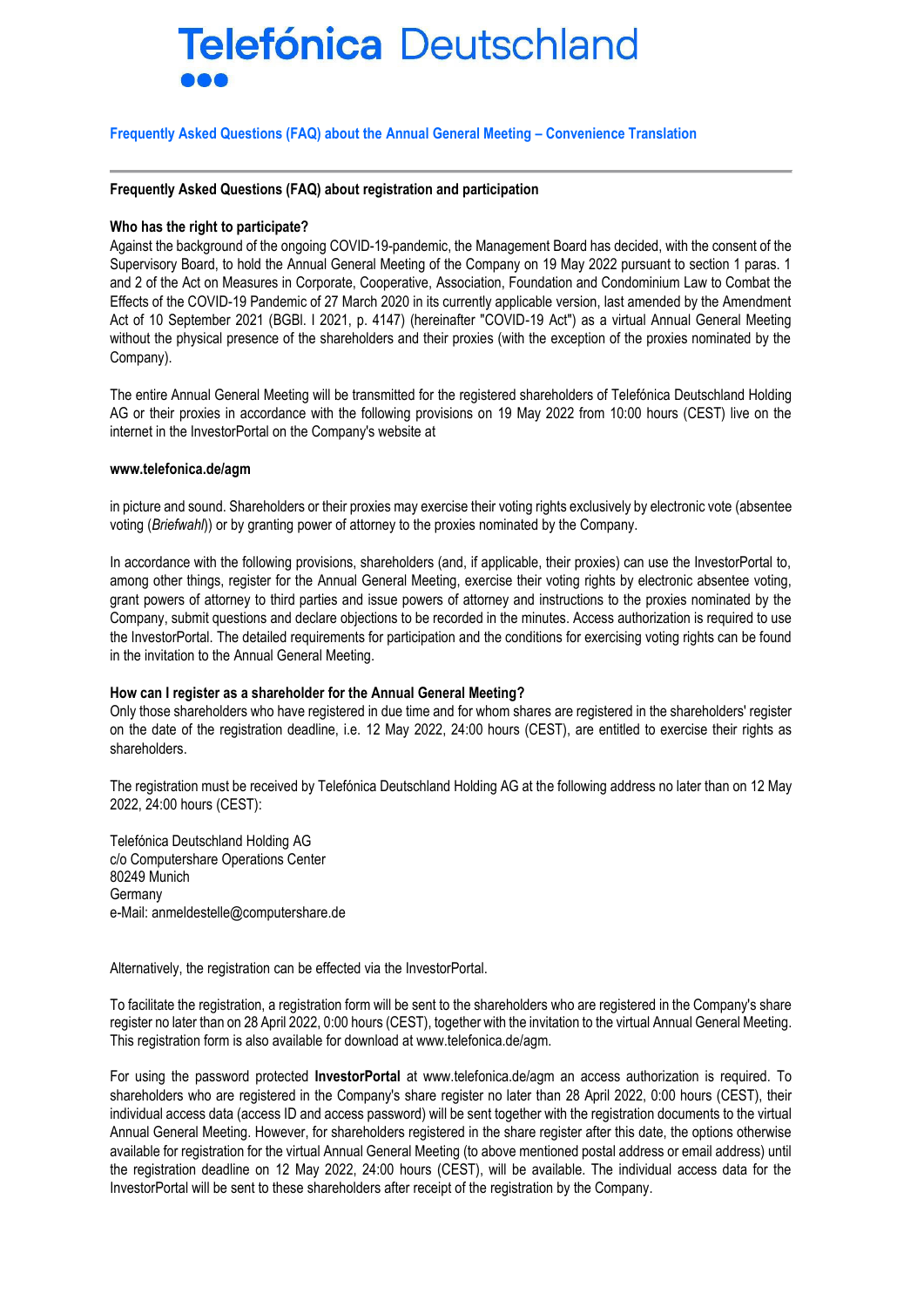# **With how many votes does a shareholder participate in the general meeting?**

In principle, each share grants one vote. The number of voting rights to which a shareholder is entitled in the virtual Annual General Meeting is determined by the status of the share register on the day of the virtual Annual General Meeting. For technical reasons, however, on the day of the virtual Annual General Meeting and in the last six days prior to the day of the virtual Annual General Meeting, i.e. from 13 May 2022, 0:00 hours (CEST), up to and including 19 May 2022, 24:00 hours (CEST), no deletions and entries will be made in the share register. Therefore, the registration status of the share register on the day of the virtual Annual General Meeting corresponds to the status at the end of the registration deadline day, 12 May 2022, 24:00 hours (CEST).

## **Are voting rights transferable?**

Shareholders are entitled to vote by proxy, e.g. by an intermediary, a shareholders' association, or by any other person of their choice. Also in the case of a proxy, the shareholder or proxy must ensure registration in due time by the shareholder or proxy in accordance with the provisions set out in the invitation to the Annual General Meeting in the section "Conditions for attending the virtual Annual General Meeting and for exercising voting rights". The grant and revocation of the proxy authorization as well as the evidence of proxy authorization to the Company must be provided in text form (section 126b German Civil Code (BGB)), if neither an intermediary nor a shareholders' association, a voting rights advisor or any other person treated as such in accordance with section 135 para. 8 German Stock Corporation Act (AktG) are authorized to act as proxies.

The proxy can be declared to the person to be authorized or to the Company. A form that can be used to grant proxy will be sent to the shareholders together with the registration documents to the virtual Annual General Meeting. Corresponding forms are also available for download at www.telefonica.de/agm.

## **Will shares be blocked if the shareholder registers for the Annual General Meeting?**

No, the shares are not blocked. Registration is based on the cut-off date principle, i.e. it is based on whether the shareholder is registered in the share register on the day of the registration deadline, i.e. on 12 May 2022, 24:00 hours (CEST), and has registered in time. A sale after this deadline is possible, but has no effect on the entitlement to participate in the Annual General Meeting.

## **Can I participate in the virtual Annual General Meeting if I have already sold my shares?**

The relevant cut-off date for participation is the end of the registration period for the Annual General Meeting, i.e. 12 May 2022 at 24:00 hours (CEST). A sale of shares after this date does not affect the right to participate.

## **Until which day can a shareholder register?**

The shareholder may register until the last registration day, i.e. until 12 May 2022, 24:00 hours (CEST) - received - directly at the registration address stated in the convening notice or electronically via the InvestorPortal at the internet address www.telefonica.de/agm, providing his access data.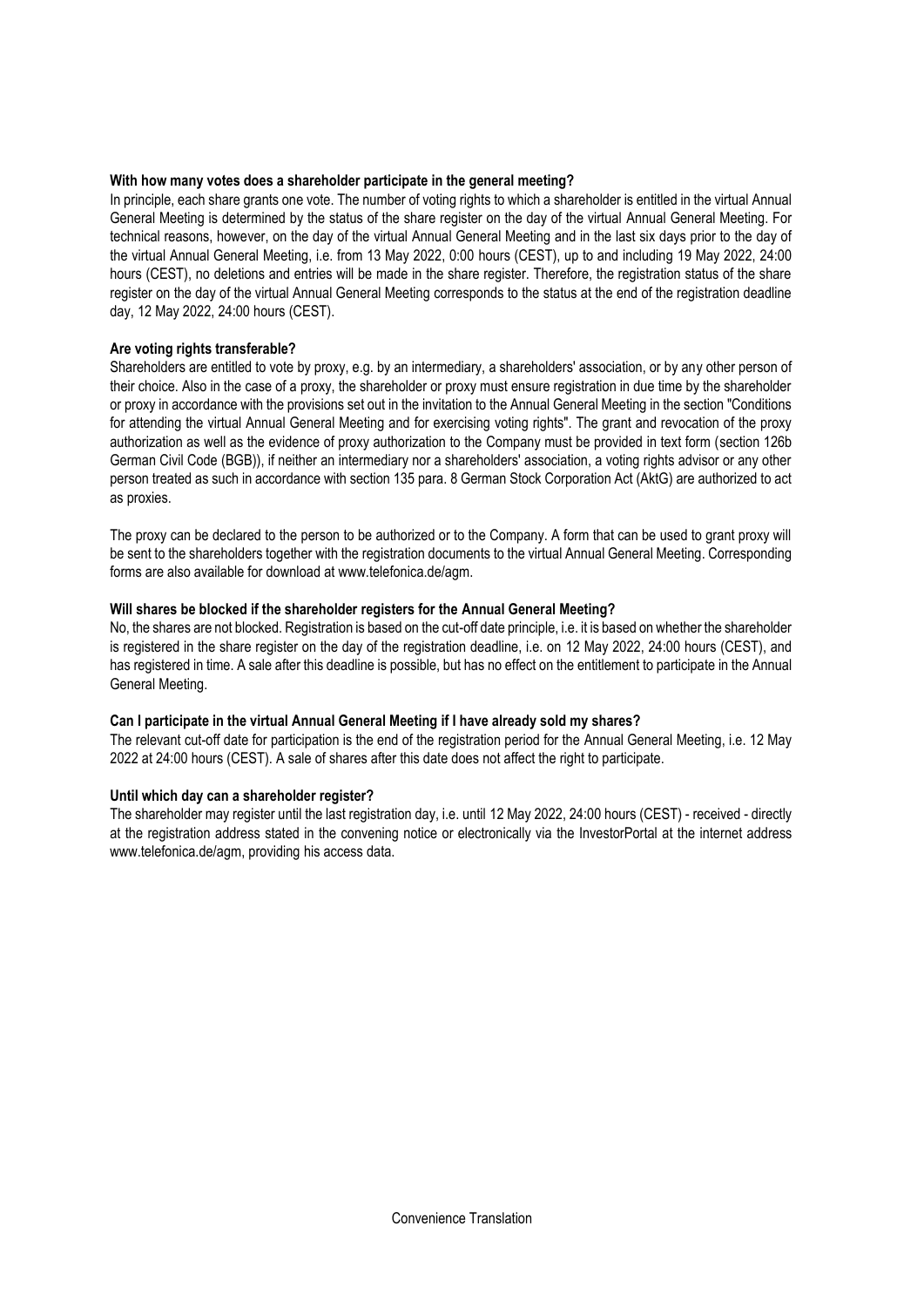# **By what means and until when can a registered shareholder exercise his voting right?**

## **a) Authorisations to the proxies of the Company**

We offer our shareholders or their proxies the opportunity to authorize a proxy nominated by the Company who is bound to voting instructions to exercise their voting rights. In this case, too, timely registration in accordance with section "Conditions for attending the virtual Annual General Meeting without physical presence and for exercising voting rights" of the invitation to the Annual General Meeting is required.

A form that can be used for granting a proxy authorization and issuing instructions to the proxies nominated by the Company will be sent to the shareholders together with the registration documents to the virtual general meeting. It is also available for download on the Company's website at www.telefonica.de/agm.

Authorizations and instructions to the proxies nominated by the Company may be sent by post or e-mail to the following address or e-mail address by **no later than 18 May 2022, 24:00 hours (CEST)** (time of receipt):

Telefónica Deutschland Holding AG c/o Computershare Operations Center 80249 Munich **Germany** e-mail: [anmeldestelle@computershare.de](mailto:telefonica@better-orange.de) 

In addition, proxy authorizations and instructions to the proxies nominated by the Company can be issued electronically by using the password protected **InvestorPortal** at www.telefonica.de/agm. This possibility is available until the beginning of the voting procedure in the virtual Annual General Meeting on 19 May 2022.

#### **b) Voting by electronic absentee voting**

Shareholders may also cast their votes by electronic absentee voting by means of electronic communication, even without attending the virtual General Meeting, using the password protected **InvestorPortal** on the Company's website at www.telefonica.de/agm in accordance with the procedures provided for this purpose. This option of electronic absentee voting is available until the start of voting at the virtual Annual General Meeting on 19 May 2022. The same applies to any revocation or amendment of voting by electronic absentee vote. In order to exercise voting rights, timely registration for the virtual Annual General Meeting is required in accordance with the provisions set out in the section "Conditions for attending the virtual Annual General Meeting without physical presence and for exercising voting rights" in the invitation to the Annual General Meeting.

If an individual vote is taken on an agenda item without this having been communicated in advance of the virtual General Meeting, an absentee vote cast on this agenda item shall also count in total as an absentee vote for each item on the individual vote.

Authorized intermediaries, shareholders' associations and proxy advisors or other persons treated as equivalent pursuant to section 135 para. 8 German Stock Corporation Act (AktG) may also use electronic absentee voting.

#### **Where can the relevant documents for the Annual General Meeting be viewed?**

All documents, in particular the invitation, are available on the Company's website at www.telefonica.de/agm.

# **Where can I request confirmation of my votes?**

Pursuant to section 129 para. 5 sentence 1 of the German Stock Corporation Act (AktG), the person voting may request confirmation from the Company within one month after the day of the Annual General Meeting as to whether and how his/her vote was counted. Such a request shall be sent by e-mail to ir-deutschland@telefonica.com.

#### **Why am I not receiving a printed copy of the convening notice this year?**

As part of the implementation of the Second Shareholders' Rights Directive ("SRD II" or in German "ARUG II"), the legislator has also provided for a change regarding the form of convening the Annual General Meetings in section 125 of the German Stock Corporation Act (AktG). The Company implements the new requirements of the legislator with the chosen form of convening.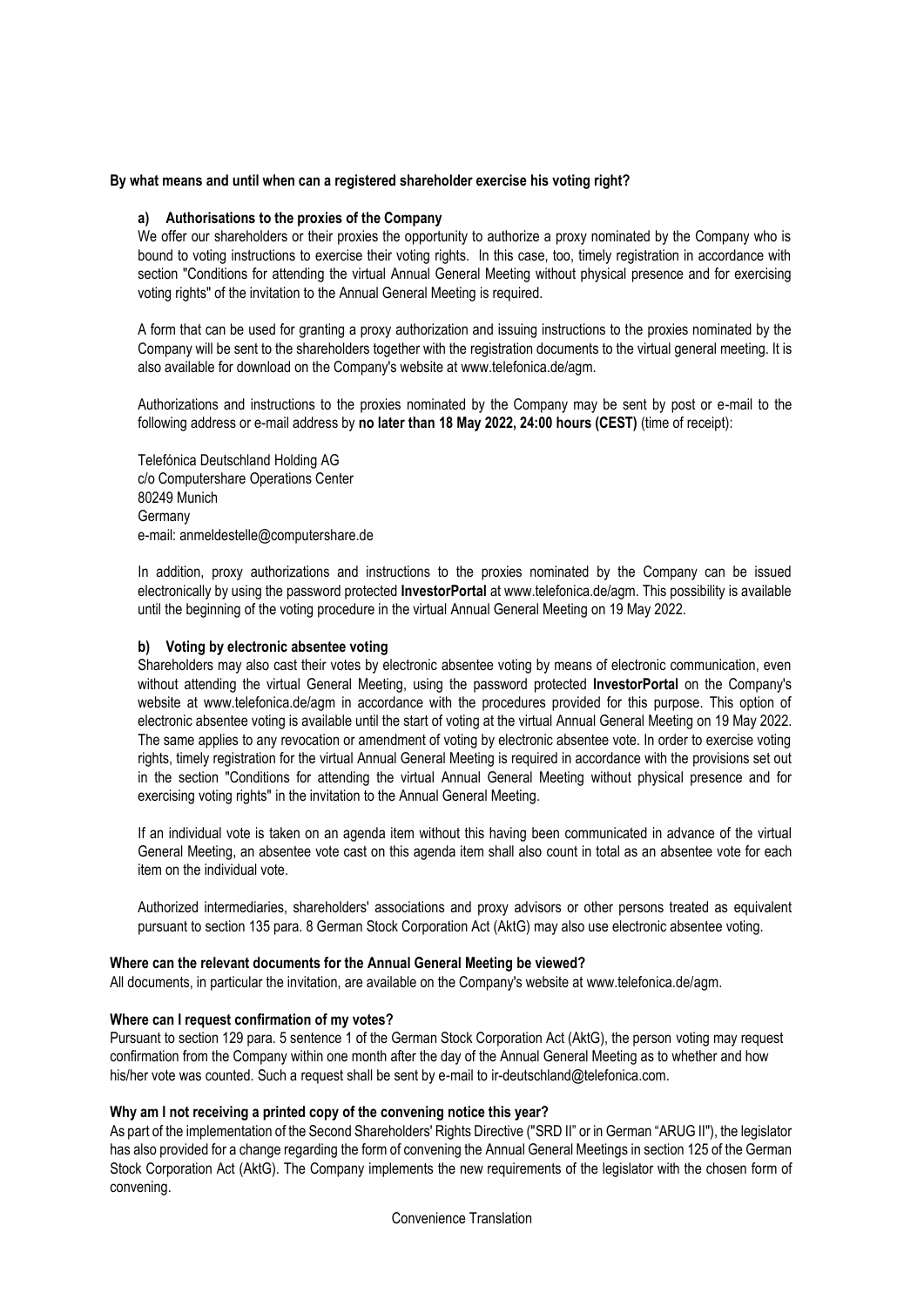Furthermore, the topic of sustainability is of particular importance to Telefónica Deutschland Holding AG. This includes taking responsibility and keeping an eye on the impact on the environment in all business activities. By saving on printouts, the Company is making a contribution to the implementation of the sustainability targets. Similarly, the Company has not produced printed copies of its annual report for several years. All relevant documents are available at www.telefonica.de/hauptversammlung.

## **Frequently Asked Questions (FAQ) about the procedure**

## **When and where will the Annual General Meeting 2022 take place?**

Against the background of the ongoing COVID-19 pandemic, the Management Board has decided, with the consent of the Supervisory Board, to hold the Annual General Meeting of the Company on 19 May 2022, pursuant to section 1 paras. 1, 2 of the COVID-19 Act as a virtual Annual General Meeting without the physical presence of the shareholders and their proxies.

The entire Annual General Meeting will be transmitted for the registered shareholders of Telefónica Deutschland Holding AG or their proxies in accordance with the following provisions on 19 May 2022 from 10:00 hours (CEST) live on the internet in the InvestorPortal on the Company's website at

## **[www.telefonica.de/agm](http://www.telefonica.de/agm)**

in picture and sound. Shareholders or their proxies may exercise their voting rights exclusively by electronic vote absentee voting (*Briefwahl*) or by granting power of attorney to the proxies nominated by the Company.

The detailed requirements for participation and the conditions for exercising voting rights can be found in the invitation to the Annual General Meeting.

# **How long does the Annual General Meeting last?**

The duration cannot be predicted and depends, among other things, on the number of questions received. The Annual General Meeting will start at 10:00 hours (CEST).

#### **Important dates**

- Last day for receipt of registration: 12 May 2022, 24:00 hours (CEST).
- Annual General Meeting: 19 May 2022, starting at 10:00 hours (CEST).

#### **Frequently Asked Questions (FAQ) about the agenda**

#### **Will Telefónica Deutschland Holding AG pay a dividend in 2022?**

The Management Board and Supervisory Board of Telefónica Deutschland Holding AG propose a dividend of EUR 0.18 per share for the financial year 2021 to the Annual General Meeting on 19 May 2022.

## **When will the dividend be paid in 2022 and who is entitled to the payment?**

Subject to the approval of the Annual General Meeting on 19 May 2022, the dividend of EUR 0.18 per share is due for payment on the third business day following the Annual General Meeting, i.e. on 24 May 2022, in accordance with the legal requirements of section 58 para. 4 sentence 2 of the German Stock Corporation Act (AktG). The dividend payment will be made irrespective of whether a shareholder has attended the Annual General Meeting. Relevant for the dividend entitlement is the "ex-dividend" day (20 May 2022). A shareholder who purchases a share on the day before acquires this "cum dividend", i.e. with dividend entitlement. Accordingly, a seller on this day also loses his dividend entitlement when he sells the share. This changes on the ex-dividend day (20 May 2022). From this day on, the share will be traded "exdividend", i.e. without dividend entitlement. Accordingly, a seller who sells only on the day after the Annual General Meeting retains his dividend entitlement, the buyer receives no dividend payment on the payment day.